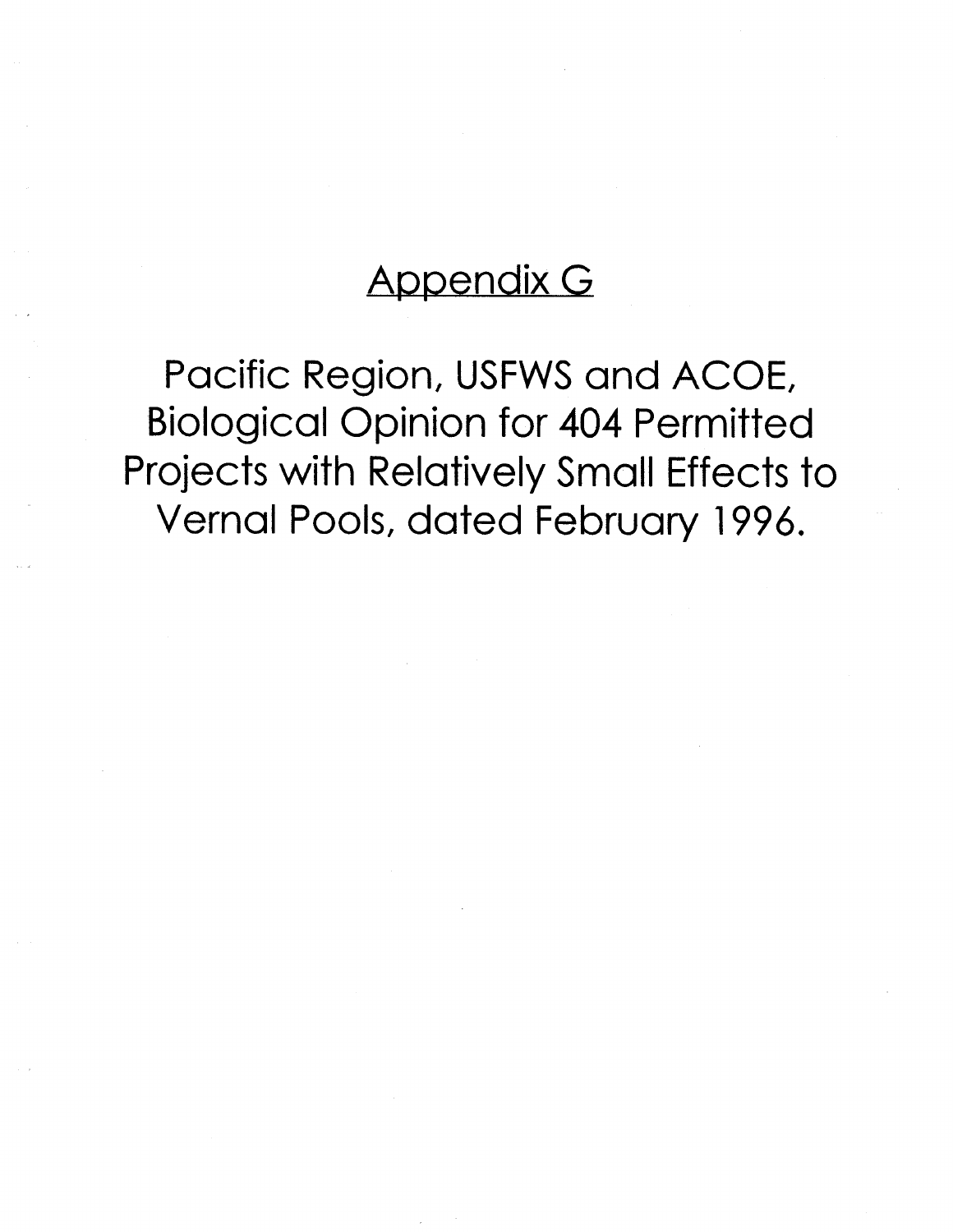**Outdated information has been corrected or deleted.** Programmatic consultation is suspended in San Joaquin Valley except where there are approved HCPs **(h ab itat conservation plans).**

> U.S. Fish and Wildlife Service Sacramento Fish and Wildlife Office 2800 Cottage Way, Room W-2605 Sacramento, California 95825

In Reply Refer To: 1-1-96-F- l February 28, 1996

Mr. Art Champ Regulatory Branch Department of the Army U.S. Army Engineer District, Sacramento Corps of Engineers Sacramento, CA 95814-2922

> Subject: Programmatic Formal Endangered Species Act Consultation on Issuance of 404 Permits for Projects with Relatively Small Effects on Listed Vernal Pool Crustaceans Within the Jurisdiction of the Sacramento Field Office, California

Dear Mr. Champ:

This document serves as a programmatic formal consultation document pursuant to section 7 of the Endangered Species Act of 1973, as amended (Act), on issuance of Clean Water Act section 404 permits for projects with limited environmental impacts on vernal pools within the jurisdiction of the Sacramento Field Office (SFO) of the U.S. Fish and Wildlife Service (Service). The issues addressed in this document are the effects of these projects on the endangered Conservancy fairy shrimp (*Branchinecta conservatio),* longhorn fairy shrimp *(Branchinecta longiantenna*), vernal pool tadpole shrimp *(Lepidurus packardi),* and/or the threatened vernal pool fairy shrimp (*Branchinecta lynchi).* These animals (species) were listed on September 19, 1994 (59 FR 48136). This consultation document has been prepared pursuant to 50 CFR 402 of our interagency regulations governing section 7 of the Act.

The purpose of this programmatic consultation document is to expedite consultations on proposed projects with relatively small impacts on listed species. Future projects that meet the conditions specified below, or that the SFO determines will have similar impacts, may be appended to this consultation document. Contributions from the State resources agencies, U.S. Army Corps of Engineers (Corps), and U.S. Environmental Protection Agency have aided the development of this consultation document. Continued assistance of these entities in implementing its provisions will facilitate the purpose of streamlining the consultation process.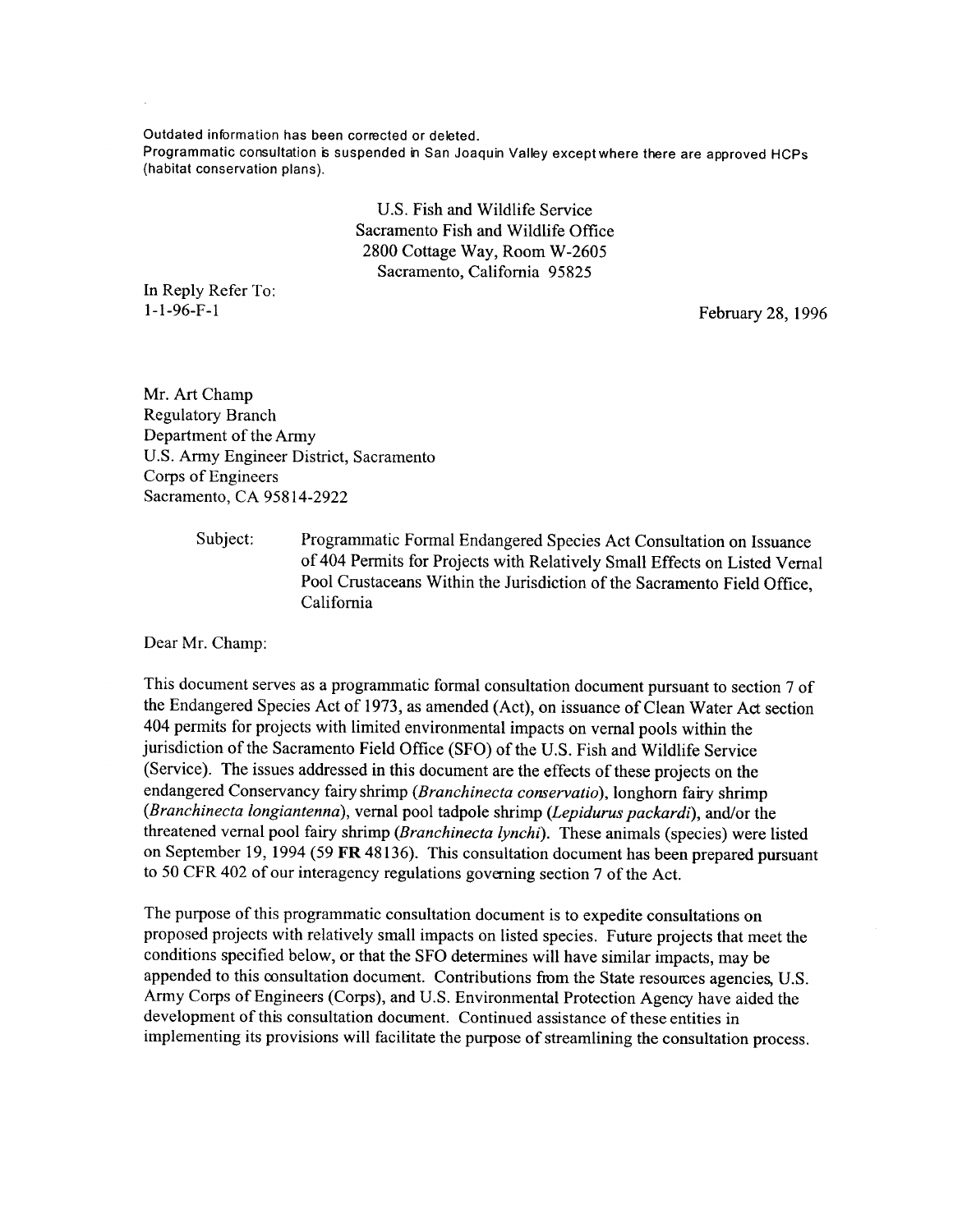This consultation document is based on information provided in biological assessments and biological data reports submitted to the SFO by the Corps. Information obtained during site visits and meetings between members of my staff, Corps personnel, applicants, and other Federal and State entities has also has been used. These meetings resulted in the development of appropriate mitigation measures that are outlined in the Description of the Proposed Action section below.

This document supersedes the Service's prior programmatic consultation document on vernal pool crustaceans dated April 4, 1995. The Service will reevaluate the effectiveness of this programmatic consultation at least every six (6) months to ensure that continued implementation will not result in unacceptable effects on the ecosystem upon which the listed species depend. This opinion may be modified during reevaluation to alleviate excessive effects on listed species or problems with the programmatic process.

# **BIOLOGICAL OPINION**

# **Description of the Proposed Action**

This consultation collectively covers projects with small effects on listed vernal pool crustaceans in the Sacramento Basin of Califomia. For the purposes of this consultation, all applicants will have either surveyed habitat of these species (habitat) and confirmed the presence of listed species, or chosen to assume that all potential habitat contains listed species.

Habitat is considered to include any areas that seasonally pond water in which one or more of the listed vernal pool species could exist. Such areas include, but may not be restricted to, vernal pools and swales. Vernal pools and swales are ephemeral wetlands that typically form in shallow depressions underlain by a substrate near the surface that restricts the percolation of water. They are characterized by a barrier to overland flow that causes water to collect and pond. These depressions fill with rainwater and runoff from adjacent areas during the winter and may remain inundated until spring or early summer, sometimes filling and emptying more than once during the wet season. Vernal pools and swales are frequently clustered into assemblages known as vernal pool complexes. Individual pools within a vernal pool complex are mutually interdependent in supporting listed vernal pool species; when a species is extirpated from an individual pool, other pools in the complex may serve as recolonization sources. Upland habitat and swales around and within a vernal pool complex are essential to the hydrological and biological integrity of the complex.

All projects implemented under this programmatic consultation will meet the following conditions or will be determined by the Service to have impacts similar in nature:

**1.** Less than one acre of habitat will be affected, including habitat filled or otherwise destroyed (directly affected) and habitat indirectly affected by the proposed action.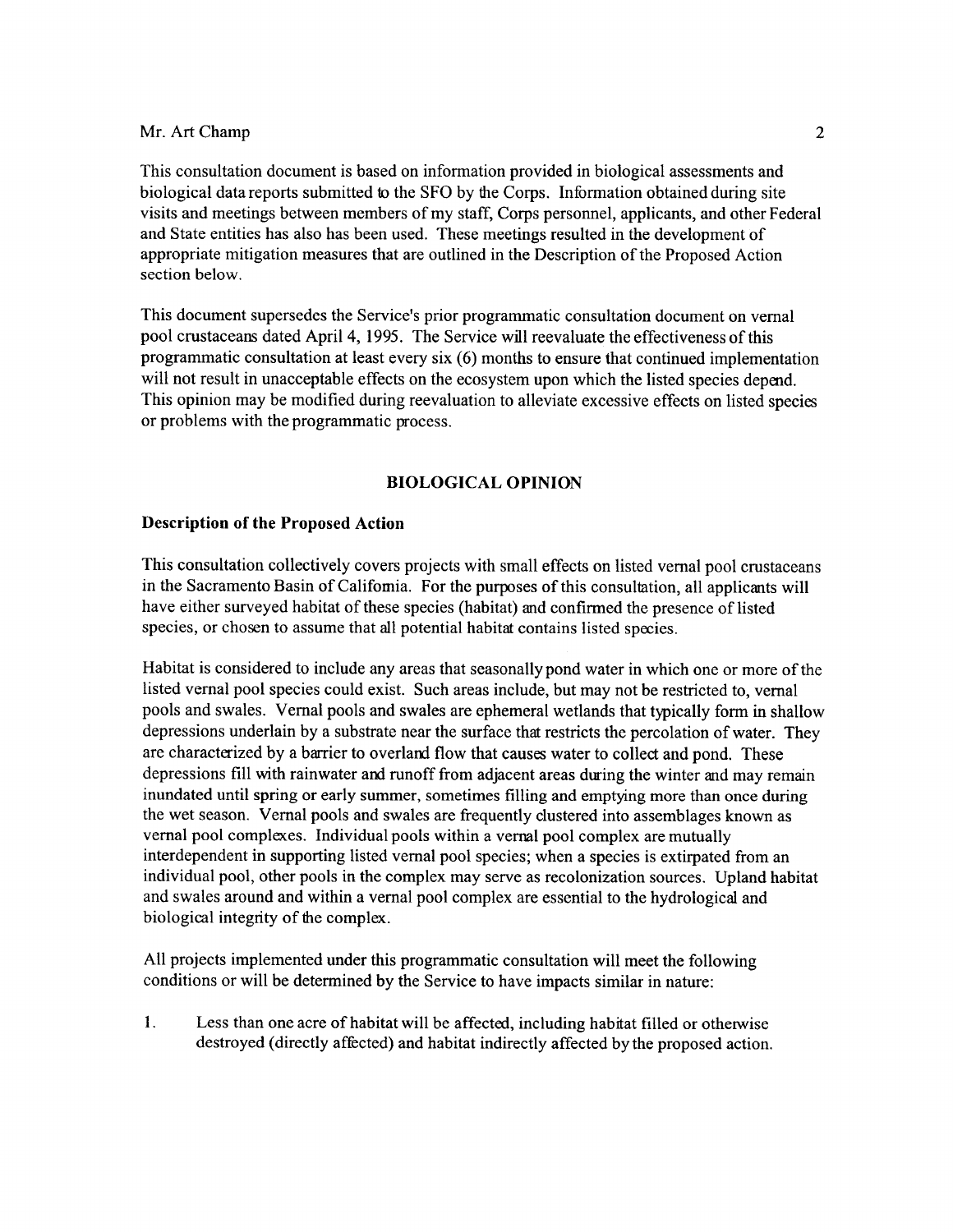Habitat indirectly affected includes all habitat supported by destroyed upland areas and swales, and all habitat otherwise damaged by loss of watershed, human intrusion, introduced species, and pollution caused by the project (see Effects of the Proposed Action below). Where the reach of these effects cannot be determined definitively, all habitat within 250 feet of proposed development may be considered to be indirectly affected. If any habitat within a vernal pool complex is destroyed, then all remaining habitat within the complex may potentially be indirectly affected. If any part of a vernal pool is destroyed, then the entire pool is directly affected.

- **2**. Projects proposed in areas with known populations of the Conservancy fairy shrimp or longhorn fairy shrimp (in Butte, Tehama, Solano, Glenn, Merced, San Luis Obispo, and Contra Costa Counties) will not proceed until the Corps has initiated consultation and the Service has reviewed the proposed projects to ensure that impacts to these species are adequately mitigated.
- 3. Projects with listed or proposed plant species will undergo individual review, but, upon determination by the Service, may be included as part of this consultation.

Projects that are not consistent with these conditions may be appended to this biological opinion only as the Service deems appropriate. For example, a project that affects 5 acres of habitat, but has effects similar in scope and nature to those analyzed in this biological opinion, may be appended in the future. If the project is implemented in a manner consistent with the process described within this biological opinion, take resulting from implementation of the proposed project may be permitted.

The impacts of projects that will be authorized under this biological opinion on vernal pool species will be minimized as follows:

- A. **Preservation component.** For every acre of habitat directly or indirectly affected, at least two vernal pool credits will be dedicated within a Service-approved ecosystem preservation bank, or, based on Service evaluation of site-specific conservation values, three acres of vernal pool habitat may be preserved on the project site or on another nonbank site as approved by the Service (Table 1).
- B. **Creation component.** For every acre of habitat directly affected, at least one vernal pool creation credit will be dedicated within a Service-approved habitat mitigation bank, or, based on Service evaluation of site-specific conservation values, two acres of vernal pool habitat will be created and monitored on the project site or on another non-bank site as approved by the Service (Table 1).

Table 1. Mitigation ratios for credits dedicated in Service-approved mitigation banks or for acres of habitat outside of mitigation banks.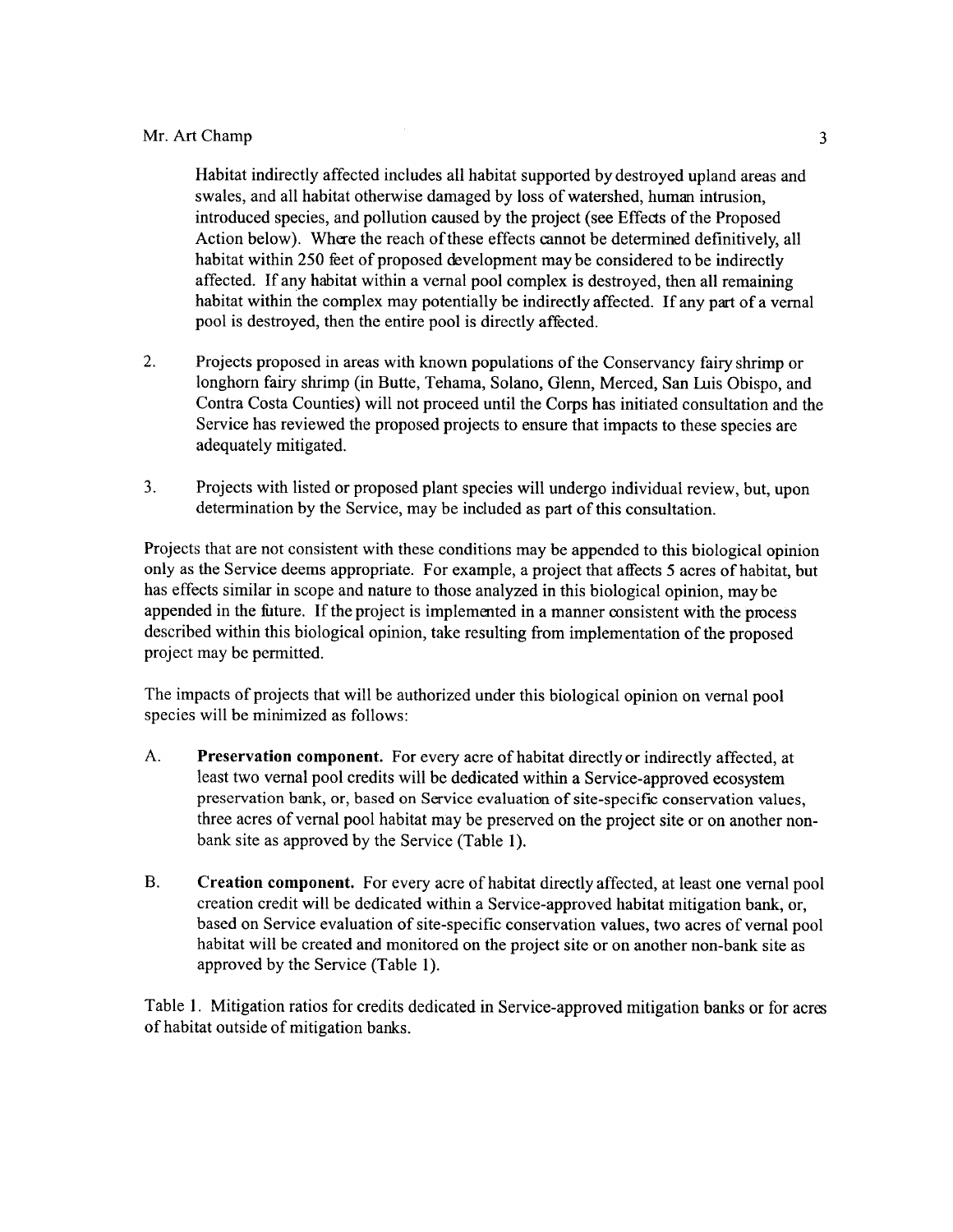|              | bank | non-bank |
|--------------|------|----------|
| preservation | 2:1  | 3:1      |
| creation     | 1:1  | 2:1      |

Mitigation ratios for non-bank mitigation may be adjusted to approach those for banks if the Service considers the conservation value of the non-bank mitigation area to approach that of Service-approved mitigation banks.

For non-natural habitat (habitat created *de novo* by human activity), habitat that is significantly altered and without restoration potential, and habitat indirectly affected by agricultural practices, mitigation may be adjusted. Certain agricultural practices have no adverse effect on vernal pool habitat and therefore may be entirely exempt from mitigation. In particular, low intensity grazing may approximately reproduce the natural conditions to which vernal pool crustaceans are adapted (i.e., prehistoric grazing by native herbivores). Consequently, such levels of grazing incur neither the creation nor the preservation component of mitigation.

- C. Vernal pool habitat and associated upland habitat used as on-site mitigation will be protected from adverse impacts and managed in perpetuity or until the Corps, the applicant, and the Service agree on a process to exchange such areas for credits within a Service-approved mitigation banking system.
- D. If habitat is avoided (preserved) on site, then a Service-approved biologist (monitor) will inspect any construction-related activities at the proposed project site to ensure that no unnecessary take of listed species or destruction of their habitat occurs. The biologist will have the authority to stop all activities that may result in such take or destruction until appropriate corrective measures have been completed. The biologist also will be required to report immediately any unauthorized impacts to the Service and the California Department of Fish and Game.
- E. Adequate fencing will be placed and maintained around any avoided (preserved) vernal pool habitat to prevent impacts from vehicles.
- F. All on-site construction personnel will receive instruction regarding the presence of listed species and the importance of avoiding impacts to these species and their habitat.
- G. The applicant will ensure that activities that are inconsistent with the maintenance of the suitability of remaining habitat and associated on-site watershed are prohibited. This includes, but is not limited to (i) alteration of existing topography or any other alteration or uses for any purposes, including the exploration for or development of mineral extraction; (ii) placement of any new structures on these parcels; (iii) dumping, burning, and/or burying of rubbish, garbage, or any other wastes or fill materials; (iv) building of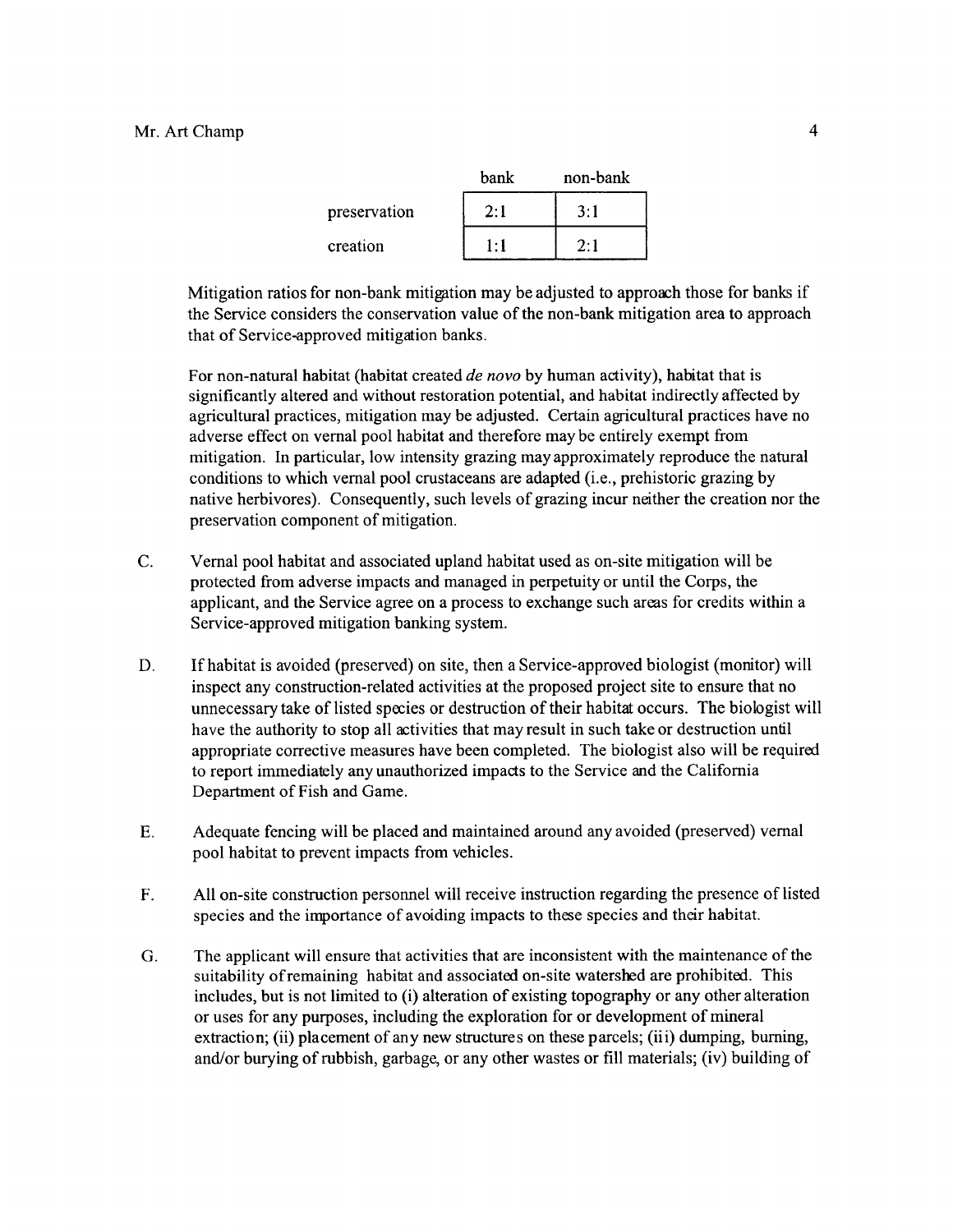any new roads or trails; (v) killing, removal, alteration, or replacement of any existing native vegetation; (vi) placement of storm water drains; (vii) fire protection activities not required to protect existing structures at the project site; and (viii) use of pesticides or other toxic chemicals.

To ensure that incremental losses of habitat authorized by this biological opinion do not significantly hinder conservation of the ecosystem upon which listed vernal pool crustaceans depend, the following measures will be taken:

- H. Before implementation of each proposed project, the Service will be supplied with a 7.5 minute U. S. Geological Survey topographic map that clearly delineates the project area and habitat contained within this area.
- I. The Service will implement a tracking system to ensure that the total amount of listed crustacean habitat affected by projects permitted under this consultation is not so great that it jeopardizes the listed crustacean species in any county within the jurisdiction of the SFO. The Service is conducting a county-by-county survey to determine the extent of existing habitat of listed vernal pool crustaceans. Pending completion of that survey, the Service will ensure that no more than fifty [50] acres of listed crustacean habitat are filled per county, from the date of issuance of this consultation prior to completion of reinitiated formal consultation.

Limiting this programmatic consultation to projects involving relatively minor impacts will minimize effects on the listed vernal pool crustaceans and their habitat. Through the tracking of project impacts over time, effects will be further minimized at local and regional levels.

The emphasis in this programmatic biological opinion on mitigating in ecosystem mitigation banks is justified for projects that meet the conditions listed above, because generally the isolated pools and small complexes to be affected are expected to be less ecologically stable than pools that are part of the larger complexes in mitigation banks. Chance extinctions are more likely to occur in isolated pools and small complexes than in larger complexes. Such stochastic extinctions can result in lower species diversity if they are not balanced by recolonization. In addition, waterfowl are thought to be an important dispersal vehicle for cysts, especially over great distances (e.g., between vernal pool complexes). Large preserve areas are likely to be more attractive to larger numbers of these species.

The use of a habitat banking system has several additional advantages. By combining the mitigation of many applicants, an economy of scale is achieved (i.e., project mitigations have overlapping buffer zones and shared costs of monitoring; larger preserve areas that can maintain the integrity of the ecosystem, are created).

Creation and preservation areas will be established within each county. Thus, it will be assured that mitigation will occur in the same general areas as the destruction, and that local planning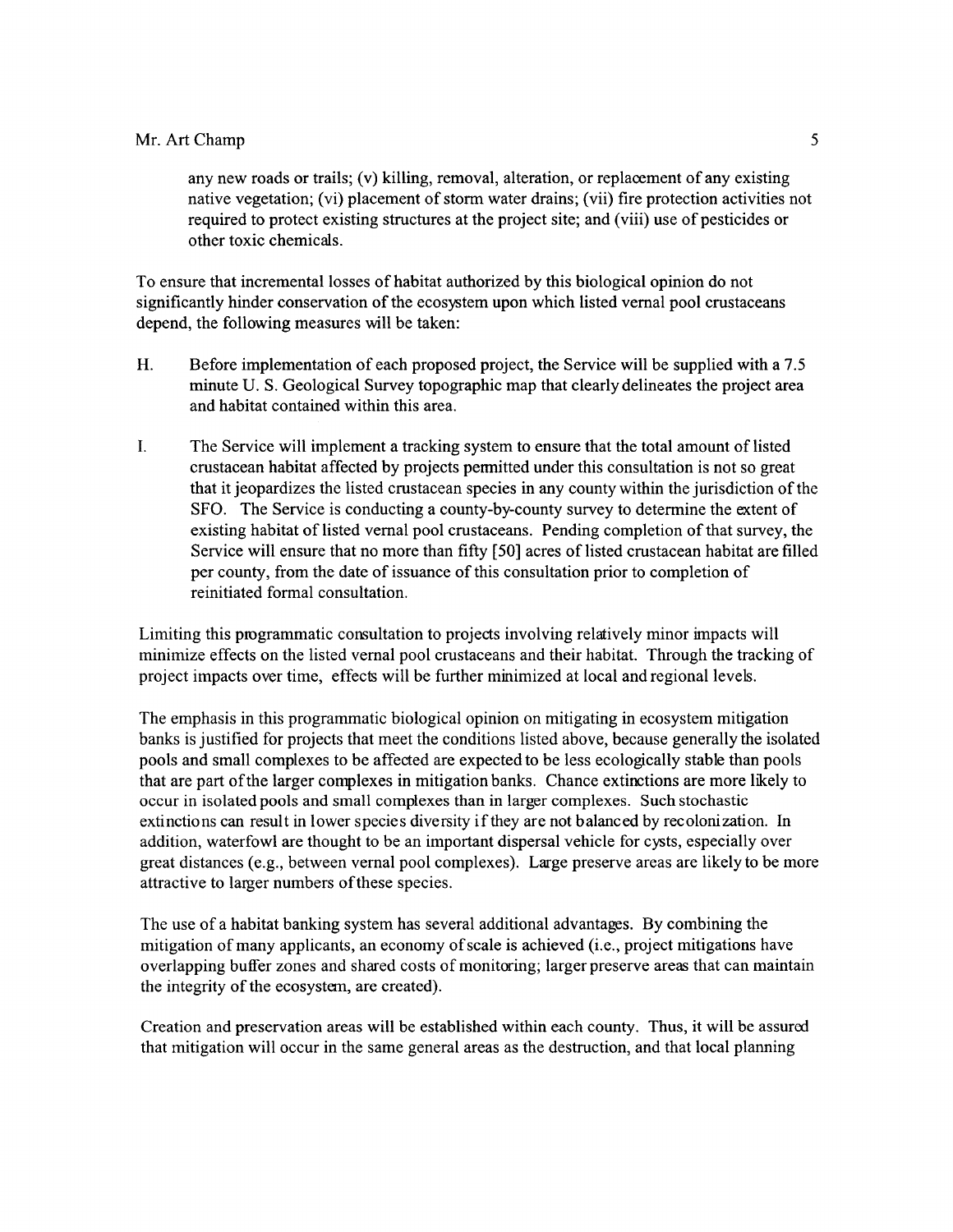efforts will have foundations for conservation planing efforts appropriate for the level of destruction that occurs during the short-term.

The option of on-site mitigation also is included in this biological opinion because of the potential importance of maintaining some remnant of the historic distribution of vernal pool clusters outside of large vernal pool mitigation banks. If these intervening "islands" of habitat are large enough and adequately protected, they may serve as "stepping stones," enabling listed species to disperse and recolonize between the major vernal pool complexes that will be preserved in banks. Such stepping stones may be especially important if wind plays a role in the dispersal of the cysts of listed crustacean species, because wind is probably only effective as a dispersal agent over short distances. An array of on-site reserves, if they are large enough to sustain populations, also may serve to maintain the full range of intraspecific genetic diversity better than reliance solely on a relatively few large reserves. A larger number of reserves also may provide better insurance against local natural disasters, disease, and predation (Simberloff and Abele 1976 and 1982; Quinn and Robinson 1987; Quinn and Hastings 1987).

The comprehensive review of the baseline (the number and location of acres destroyed within each county) that will be conducted at the end of each six-month period will limit the extent of impacts that occur as a result of the implementation of this opinion. During these reviews it may be determined that habitat destruction can continue with the same or otherwise necessary mitigation processes in place, or that further destruction in specific areas will jeopardize listed species. The Service will work closely with recovery efforts to ensure that created and preserved areas are distributed across the landscape in such a manner as to allow them to function effectively.

The following process will be used when implementing proposed projects under this biological opinion:

- 1. After reviewing the permit request, the Corps will forward to the Sacramento Field Office all biological and other pertinent information along with a letter requesting that the proposed project be appended to this biological opinion;
- **2.** The Service will review the proposed project to determine appropriate mitigation.
- 3. The Service will deliver to the Corps a letter specifying measures that will adequately mitigate for the impacts of the proposed project (note that this could entail the approval of the applicant's proposed mitigation). Also, the Service will designate a staff biologist to serve as the contact regarding the proposed project.
- **4.** The Corps will forward the above letter to the applicant, approving the applicant's mitigation plan, or presenting the mitigation requirements and instructing the applicant to contact the Service's staff biologist for assistance in fulfilling the applicant's mitigation responsibilities.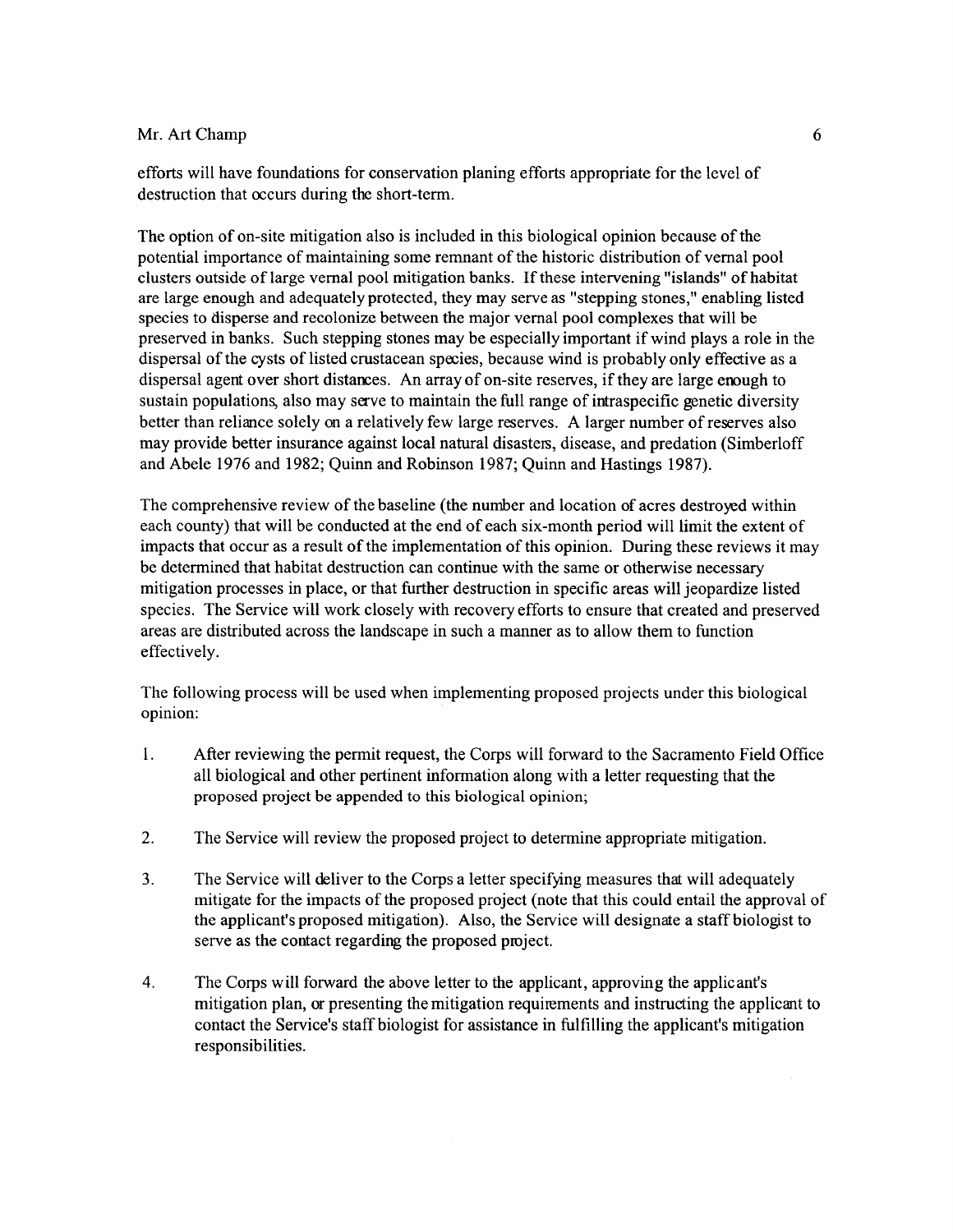**5.** After the mitigation responsibilities are fulfilled, the Service will forward a letter to the Corps describing habitat monitoring requirements (if any) and stating that the proposed project is in compliance with requirements of the Act.

## **Species Accounts**

Descriptions of the Conservancy fairy shrimp, longhorn fairy shrimp, vernal pool tadpole shrimp, and the vernal pool fairy shrimp are found in 59 FR 48136, the publication of the final rule to list these species under the Act. These crustaceans are restricted to vernal pools, swales, and other seasonal pools in California. Eng *et al.* (1990) and Simovich *et al.* (1992) provide further details on the life history and ecology of the Conservancy fairy shrimp, longhorn fairy shrimp, vernal pool tadpole shrimp, and the vernal pool fairy shrimp.

Fairy shrimp have delicate elongate bodies, large stalked compound eyes, no carapace, and 11 pairs of swimming legs. They swim or glide gracefully upside down by means of complex beating movements of the legs that pass in a wavelike, anterior-to-posterior direction. Nearly all fairy shrimp feed on algae, bacteria, protozoa, rotifers, and bits of detritus. The females carry the eggs in an oval or elongate ventral brood sac. The eggs are either dropped to the pool bottom or remain in the brood sac until the female dies and sinks. The "resting" or "summer" eggs are known as "cysts." They are capable of withstanding heat, cold, and prolonged desiccation. When the pools refill in the same or subsequent seasons, some, but not all, of the cysts may hatch. The cyst bank in the soil may comprise the cysts from several years of breeding. The cysts hatch when the vernal pools fill with rainwater. The early stages of the fairy shrimp develop rapidly into adults. These non-dormant populations often disappear early in the season long before the vernal pools dry up.

The Conservancy fairy shrimp inhabits vernal pools with highly turbid water. The species is known from six disjunct populations: Vina Plains, north of Chico, Tehama County; south of Chico, Butte County; Jepson Prairie, Solano County; Sacramento National Wildlife Refuge, Glenn County; near Haystack Mountain northeast of Merced in Merced County; and the Lockewood Valley of northern Ventura County.

The longhorn fairy shrimp inhabits clear to turbid grass-bottomed vernal pools in grasslands and clear-water pools in sandstone depressions. This species is known only from four disjunct populations along the eastern margin of the central coast range from Concord, Contra Costa County south to Soda Lake in San Luis Obispo County: the Kellogg Creek watershed, the Altamont Pass area, the western and northern boundaries of Soda Lake on the Carrizo Plain, and Kesterson National Wildlife Refuge in the San Joaquin Valley.

The vernal pool fairy shrimp inhabits vernal pools with clear to tea-colored water, most commonly in grass or mud bottomed swales, or basalt flow depression pools in unplowed grasslands. The vernal pool fairy shrimp has been collected from early December to early May. There are 32 known populations of the vernal pool fairy shrimp, extending from Stillwater Plain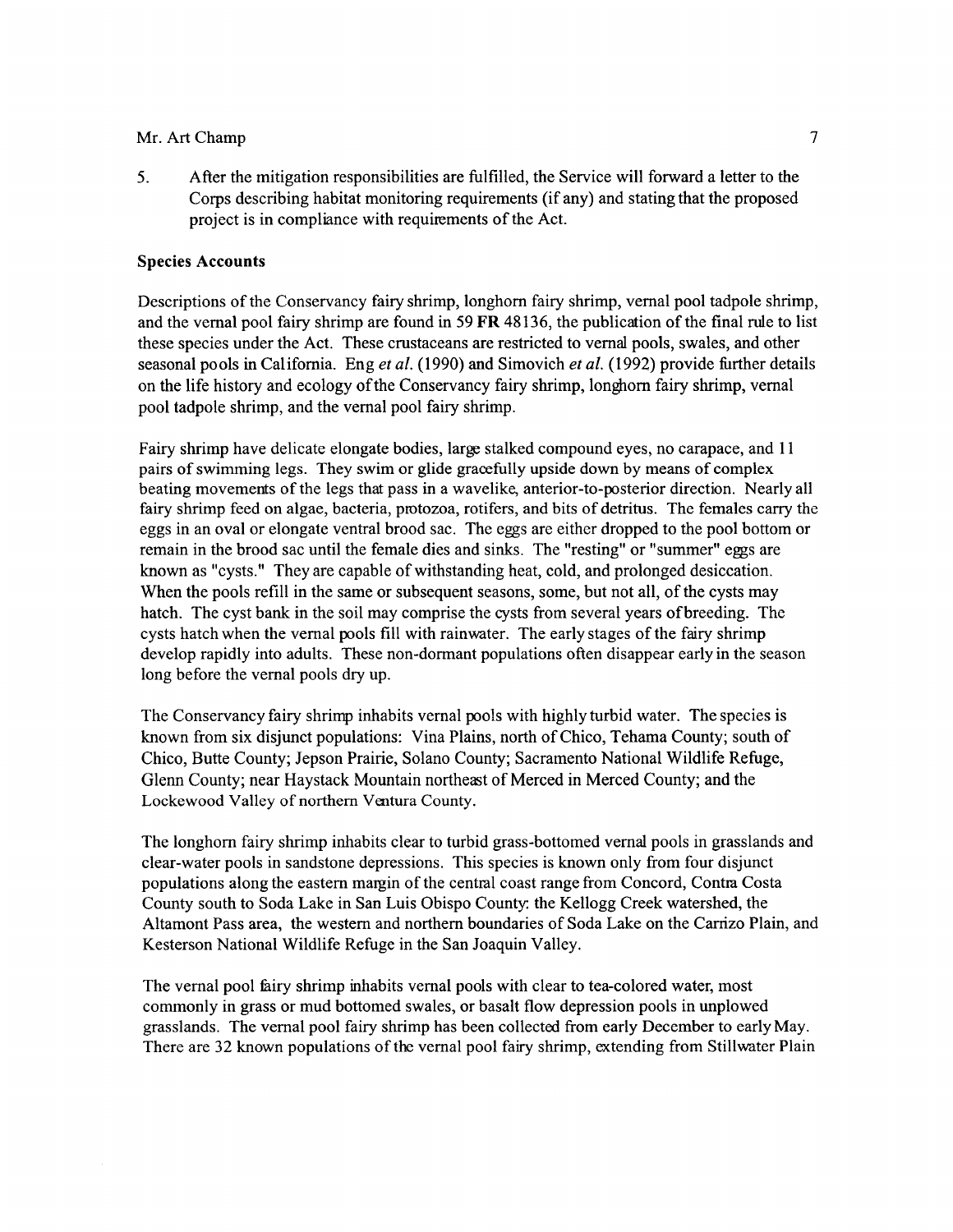in Shasta County through most of the length of the Central Valley to Pixley in Tulare County, and along the central coast range from northern Solano County to Pinnacles National Monument in San Benito County. Four additional, disjunct populations exist: one near Soda Lake in San Luis Obispo County, one in the mountain grasslands of northern Santa Barbara County, one on the Santa Rosa Plateau in Riverside County, and one near Rancho California in Riverside County.

The vernal pool tadpole shrimp has dorsal compound eyes, a large shield-like carapace that covers most of the body, and a pair of long cercopods at the end of the last abdominal segment. Tadpole shrimp climb or scramble over objects, as well as plow along or in bottom sediments. Their diet consists of organic detritus and living organisms, such as fairy shrimp and other invertebrates. The vernal pool tadpole shrimp is known from 18 populations in the Central Valley, ranging from east of Redding in Shasta County south to the San Luis National Wildlife Refuge in Merced County, and from a single vernal pool complex located on the San Francisco Bay National Wildlife Refuge in the City of Fremont, Alameda County. This animal inhabits vernal pools containing clear to highly turbid water, ranging in size from 54 square feet in the former Mather Air Force Base area of Sacramento County, to the 89-acre Olcott Lake at Jepson Prairie. The life history of the vernal pool tadpole shrimp is linked to the phenology of the vernal pool habitat. After winter rainwater fills the pools, the populations are reestablished from diapaused cysts which lie dormant in the dry pool sediments. Sexually mature adults have been observed in vernal pools three to four weeks after the pools had been filled. Some of the cysts hatch immediately and the rest enter diapause and remain in the soil to hatch during later rainy seasons.

The listed species of fairy shrimp and tadpole shrimp are imperiled by habitat loss caused by a variety of human-caused activities, primarily urban development, water supply/flood control projects, and conversion of land to agricultural use. Only a small proportion of the habitat of these species is protected from these threats. State and local laws and regulations have not been passed to protect these species, and other regulatory mechanisms necessary for the conservation of the habitat of these species have proven ineffective.

## **Environmental Baseline**

Holland (1978) estimated that between 60 and 85 percent of the habitat that once supported vernal pools, the endemic habitat of the vernal pool fairy shrimp, had been destroyed by 1973. In the ensuing twenty-one years, a substantial amount of remaining habitat has been converted for human uses. The rate of loss of vernal pool habitat in the state has been estimated at two to three percent per year (Holland and Jain 1988). Rapid urbanization of the Central Valley of California currently poses the most severe threat to the continued existence of the listed vernal pool crustaceans. The Sacramento District of the U. S. Army Corps of Engineers has several thousand vernal pools under its jurisdiction (Coe 1988), which includes most of the known populations of these listed species. It is estimated that within 20 years 60 to 70 per cent of these will be destroyed by human activities (Coe 1988).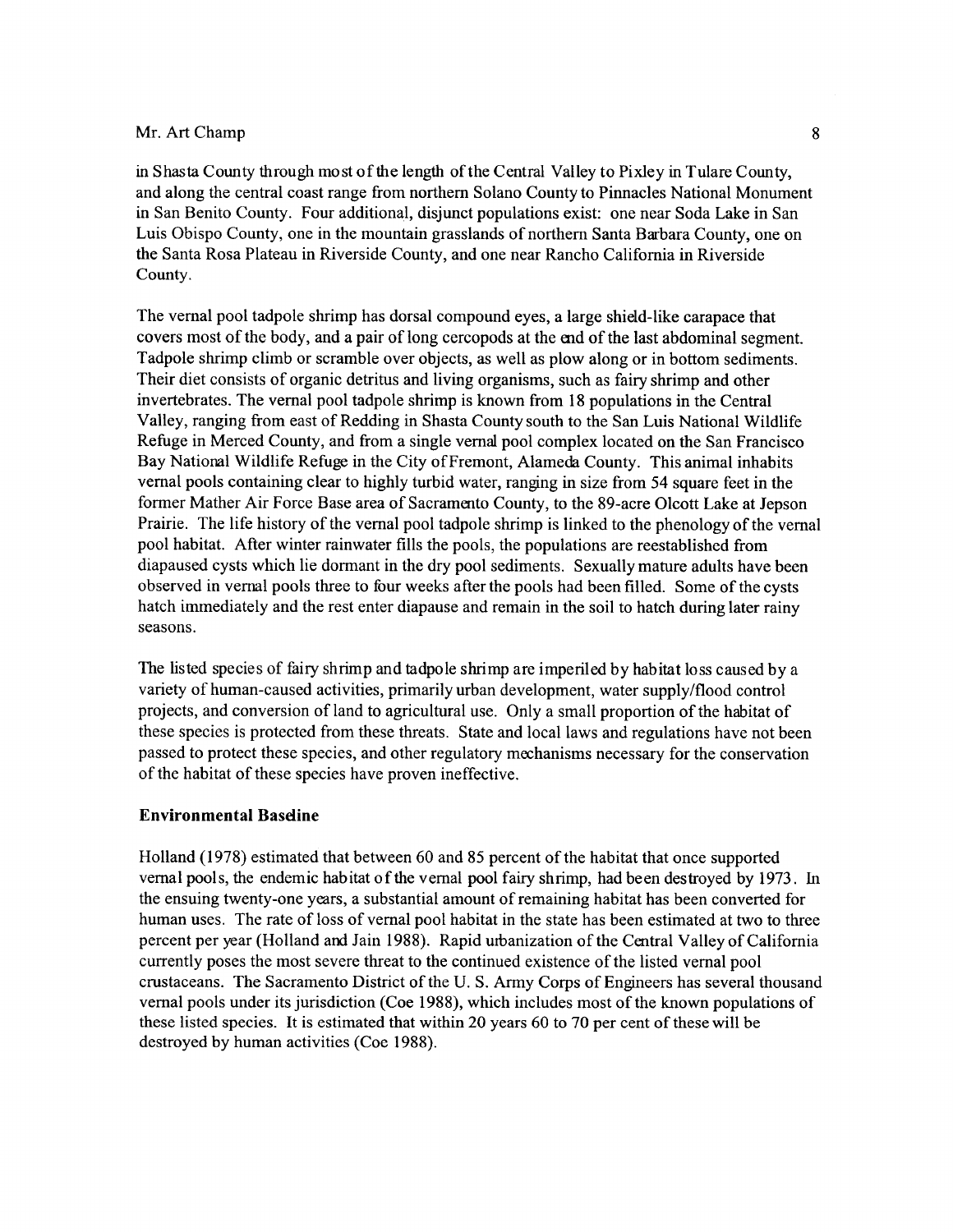The habitat of the listed vernal pool crustaceans is highly fragmented throughout their ranges due to conversion of natural habitat for urban and agricultural uses. This fragmentation results in small isolated fairy shrimp populations. Ecological theory predicts that such populations will be highly susceptible to extinction due to chance events, inbreeding depression, or additional environmental disturbance (Gilpin and Soule 1986; Goodman 1987 $a,b$ ). Should an extinction event occur in a population that has been fragmented, the opportunities for recolonization are thought to be greatly reduced due to physical (geographical) isolation from other (source) populations.

In accordance with measure I on page five of this biological opinion, the Service has been tracking losses of habitat permitted under this consultation in each county under the jurisdiction of the SFO and within the ranges of the listed crustaceans covered by this consultation. A summary of the results is displayed in Table 2 below.

Table 2. Amount of habitat of listed vernal pool crustaceans that has been permitted for fill under this programmatic consultation since its issuance on April 4, 1995, until February 14, 1996.

|                   | Acres of       |
|-------------------|----------------|
|                   | Habitat        |
| County            | Destroyed      |
| Shasta            | 0              |
| Tehama            | 0              |
| Plumas            | $\mathbf 0$    |
| <b>Butte</b>      | 0.02           |
| Glenn             | 0              |
| Colusa            | 0              |
| <b>Sutter</b>     | $\overline{0}$ |
| Placer            | 3.378          |
| Yolo              | 0              |
| Sacramento        | 3.9            |
| Solano            | 0.55           |
| San Joaquin       | $\bf{0}$       |
| Contra Costa      | $\mathbf{0}$   |
| <b>Stanislaus</b> | 0              |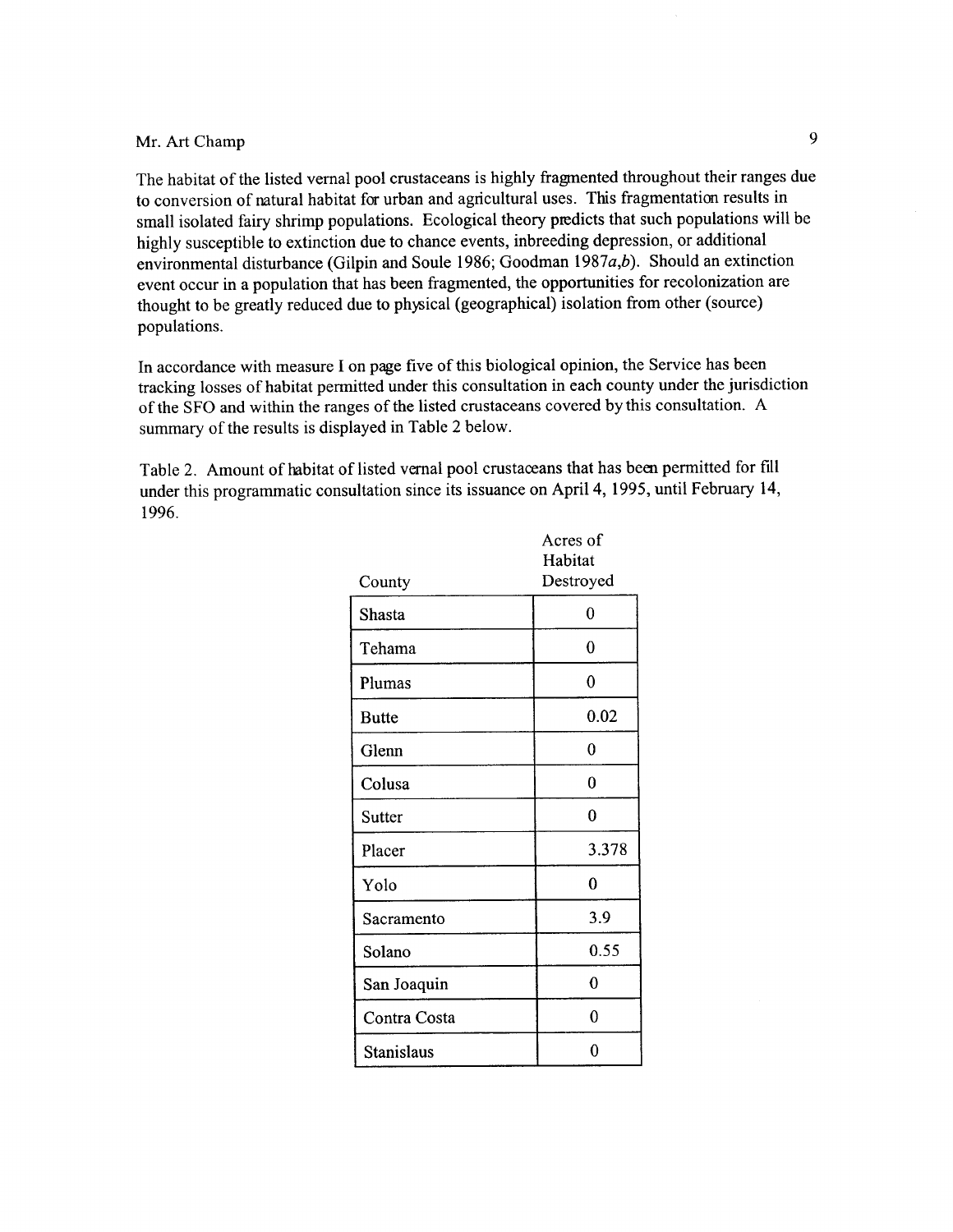| Tuolumne        | Λ     |
|-----------------|-------|
| Mariposa        | 0     |
| Merced          | 0     |
| Madera          | Λ     |
| Fresno          | 0     |
| <b>Kings</b>    | 0     |
| Tulare          | 0     |
| Kern            | 0     |
| San Luis Obispo |       |
| <b>TOTAL</b>    | 7.848 |

## **Effects of the Proposed Action**

#### Direct effects

Individuals of listed crustaceans and their cysts may be directly injured or killed by activities leading to the destruction (i.e., the filling of habitat) of the pools in which they exist. The proposed action may directly affect all listed vernal pool crustaceans associated with up to 50 acres of habitat in each of the following counties: Shasta, Tehama, Plumas, Butte, Glenn, Colusa, Sutter, Placer, Yolo, Sacramento, Solano, San Joaquin, Contra Costa, Stanislaus, Tuolumne, Mariposa, Merced, Madera, Fresno, Kings, Tulare, Kern, and San Luis Obispo. Therefore, all listed species associated with up to a total of 1150 acres of habitat may be affected (23 counties times 50 acres per county).

## Indirect effects

Indirect effects are caused by or result from the proposed action, are later in time, and are reasonably certain to occur. Individuals and their cysts may be injured or killed by several indirect effects:

Changes in hydrology: In addition to the direct impacts associated with filling, development can have impacts on the hydrology of remaining habitat (e.g., pools/swales) and surrounding areas. Projects involving storm water drains, deep ripping, or the coverage of land surfaces with concrete, asphalt, or irrigated recreation parks, etc., can affect the amount and quality of water available to the perched water tables characteristic of vernal pool areas. Changes to the perched water table can lead to alterations in the rate, extent, and duration of inundation (water regime) of remaining habitat. The biota of vernal pools and swales can change when the hydrologic regime is altered (Bauder 1986, 1987). Survival of aquatic organisms like fairy shrimp is directly linked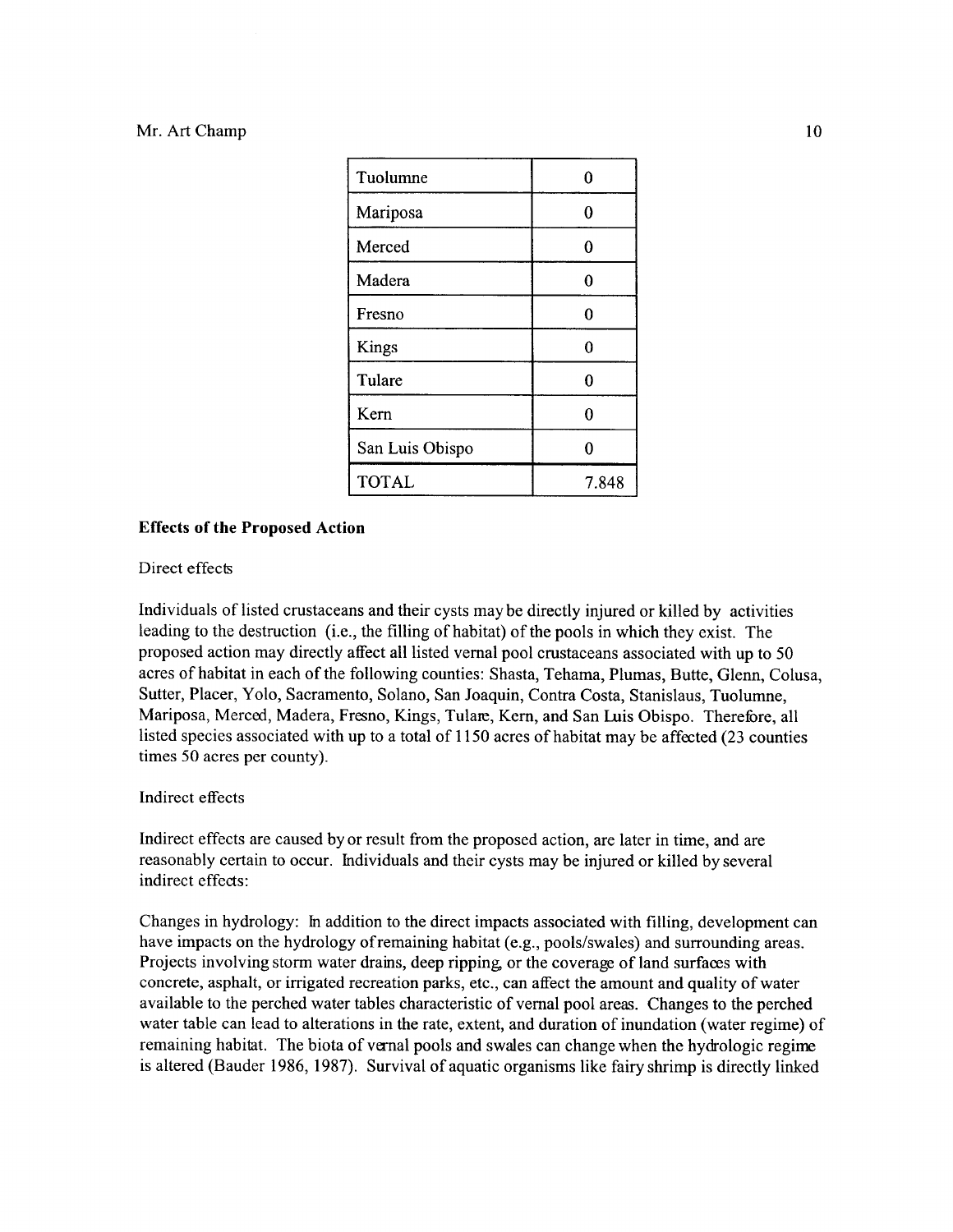to the water regime of their habitat (Zedler 1987). Therefore, development near vernal pool areas may, at times, result in the failure of local sub-populations of vernal pool organisms, including fairy shrimp and tadpole shrimp.

Roads: Grading for roads may affect the water regime of vernal pool habitat, particularly when grading involves cutting into the substrata in or near habitat areas. Exposure of sub-surface layers of soil at road cuts may hasten the loss of water from adjacent habitat by mass flow through networks of cracks, lenses of coarser material, animal burrows, old root channels, or other macroscopic channels. Any decrease in the duration of inundation of habitat can affect the reproductive success of species present, including the listed vernal pool crustacea. Erosion associated with road building can contaminate vernal habitat through the transport and deposition of sediments into these areas. In addition, roads or other changes in drainage patterns could result in an increase in surface runoff and conversion of vernal pool habitat.

Roads in or near the watersheds of habitat areas can lead to additional impacts through the introduction of chemically laden runoff (i.e., petroleum products) from the road surfaces. Chemical contamination of habitat can kill listed species by poisoning. Roads in close proximity to habitat areas may encourage additional impacts through other human activities.

Human intrusion: Development frequently results in human intrusion into surrounding areas. Human intrusion is a mechanism by which trash or hazardous waste can be introduced into remaining habitat areas (Bauder 1986, 1987). Disposal of waste materials can eliminate habitat, disrupt pool hydrology, or release substances into pools that are toxic or that adversely affect water chemistry. In addition, off-road vehicle use and other recreational activities associated with humans can lead to wheel ruts, soil compaction, increased siltation, destruction of native vegetation, and an alteration of pool hydrology.

Pesticides/Herbicides: Development often results in the introduction of pesticides or herbicides into the environment. These chemical compounds are thought to have adverse effects on all of the listed vernal pool Crustacea and/or their cysts. Individuals may be killed directly or suffer reduced fitness through physiological stress or a reduction in their food base due to the presence of these chemicals.

Introduced predators: Development may produce conditions that are favorable for exotic predators such as bullfrogs, and mosquito fish. The stomachs of bullfrogs captured in vernal pools near Chico, California were found to contain large numbers of vernal pool tadpole shrimp (Hayes, pers. com., 1993 in 59 FR 48136). Mosquito fish can be equally devastating as predators when introduced into vernal pool habitat. Thus, listed species and their cysts may be adversely affected by the introduction of exotic predators.

# **Cumulative Effects**

Cumulative effects are those impacts of future State, local, and private actions affecting endangered and threatened species that are reasonably certain to occur in the action areas. Future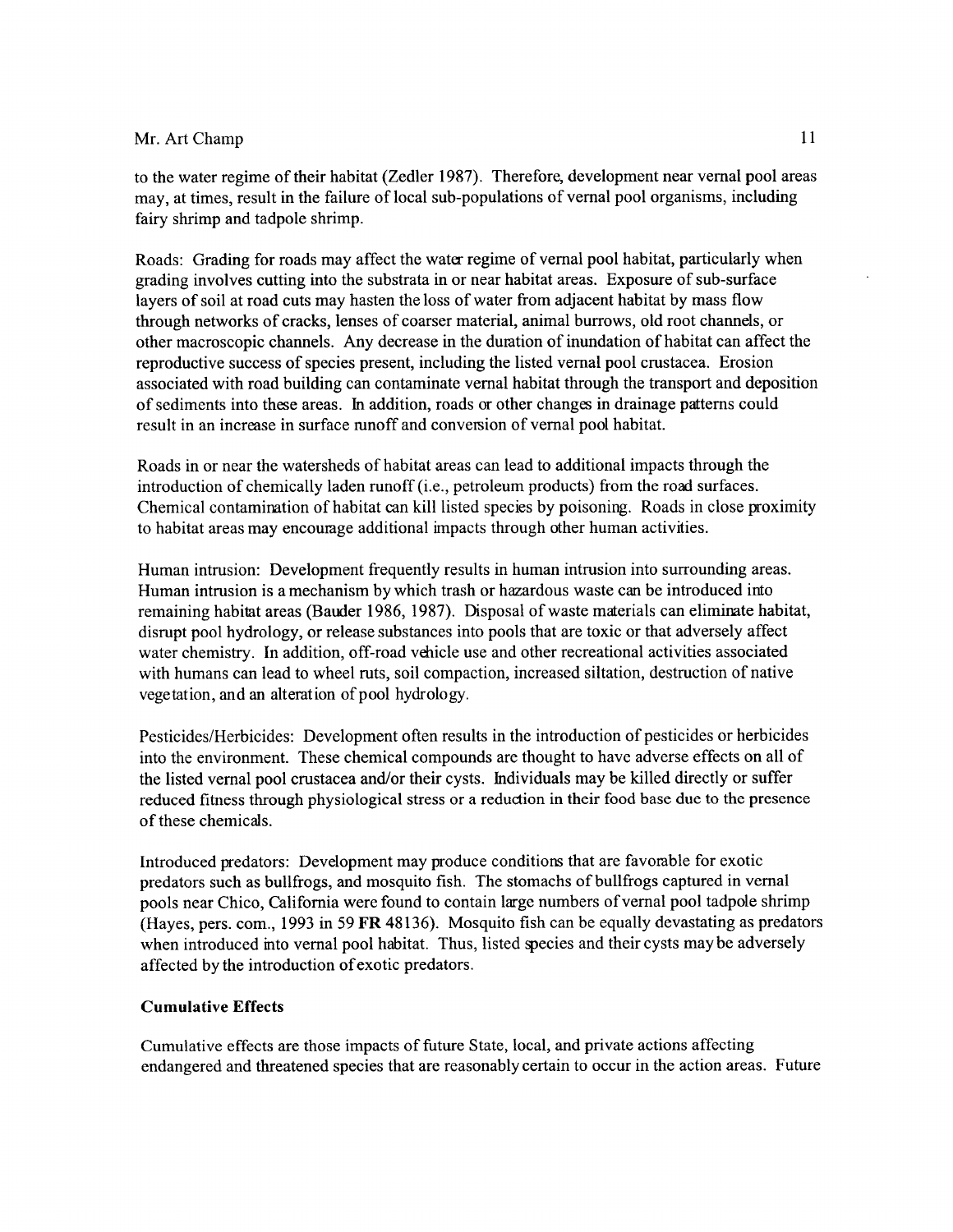Federal actions will be subject to the consultation requirements established in section 7 of the Act and, therefore, are not considered cumulative to the proposed project.

Because the Conservancy fairy shrimp, longhorn fairy shrimp, vernal pool tadpole shrimp, and vernal pool fairy shrimp are endemic to vernal pools in the Central Valley, coast ranges, and a limited number of sites in the transverse range and Santa Rosa plateau of California, the Service anticipates that a wide range of activities will be determined to affect these species. Such activities include, but are not limited to, urban, water, flood control, highway, and utility projects, chemical contaminants, as well as conversion of vernal pools to agricultural use. Many of these activities will be reviewed under section 7 of the Act as a result of the Federal nexus provided by section 404 of the Federal Water Pollution Control Act, as amended (Clean Water Act). The Service is currently unaware of any State, local, or private actions which, when considered in conjunction with the known environmental baseline for these species, would be likely to preclude the survival and recovery of the Conservancy fairy shrimp, longhorn fairy shrimp, vernal pool tadpole shrimp, and vernal pool fairy shrimp.

#### Conclusion

After reviewing the current status of the endangered longhom fairy shrimp, Conservancy fairy shrimp, vernal pool tadpole shrimp, and the threatened vernal pool fairy shrimp; the environmental baseline for the area within the jurisdiction of the SFO; the effects of the proposed projects; and the cumulative effects; it is the Service's biological opinion that the proposed projects, as described in this consultation document, are not likely to jeopardize the continued existence of these species. Critical habitat has not been proposed for these species; therefore, none will be affected.

## **INCIDENTAL TAKE STATEMENT**

Section 9 of the Act prohibits take (harass, harm, pursue, hunt, shoot, wound, kill, trap, capture or collect, or attempt to engage in any such conduct) of listed species of fish or wildlife without a special exemption. Harass is defined as an intentional or negligent act that creates the likelihood of injury to a listed species by annoying it to such an extent as to significantly disrupt normal behavior patterns which include, but are not limited to, breeding, feeding, or sheltering. Harm is defined to include significant habitat modification or degradation that results in death or injury to listed species by significantly impairing behavioral patterns such as breeding, feeding, or sheltering. Incidental take is any take of listed animal species which result from, but is not the purpose of, carrying out an otherwise lawful activity conducted by the Federal agency or the applicant. Under the terms of section  $7(b)(4)$  and section  $7(o)(2)$ , taking that is incidental to, and not intended as part of, the agency action is not considered a prohibited taking provided that such taking is in compliance with this incidental take statement.

The measures described below are nondiscretionary, and must be implemented by the Corps so that they become binding conditions of any grant or permit issued to the applicant, as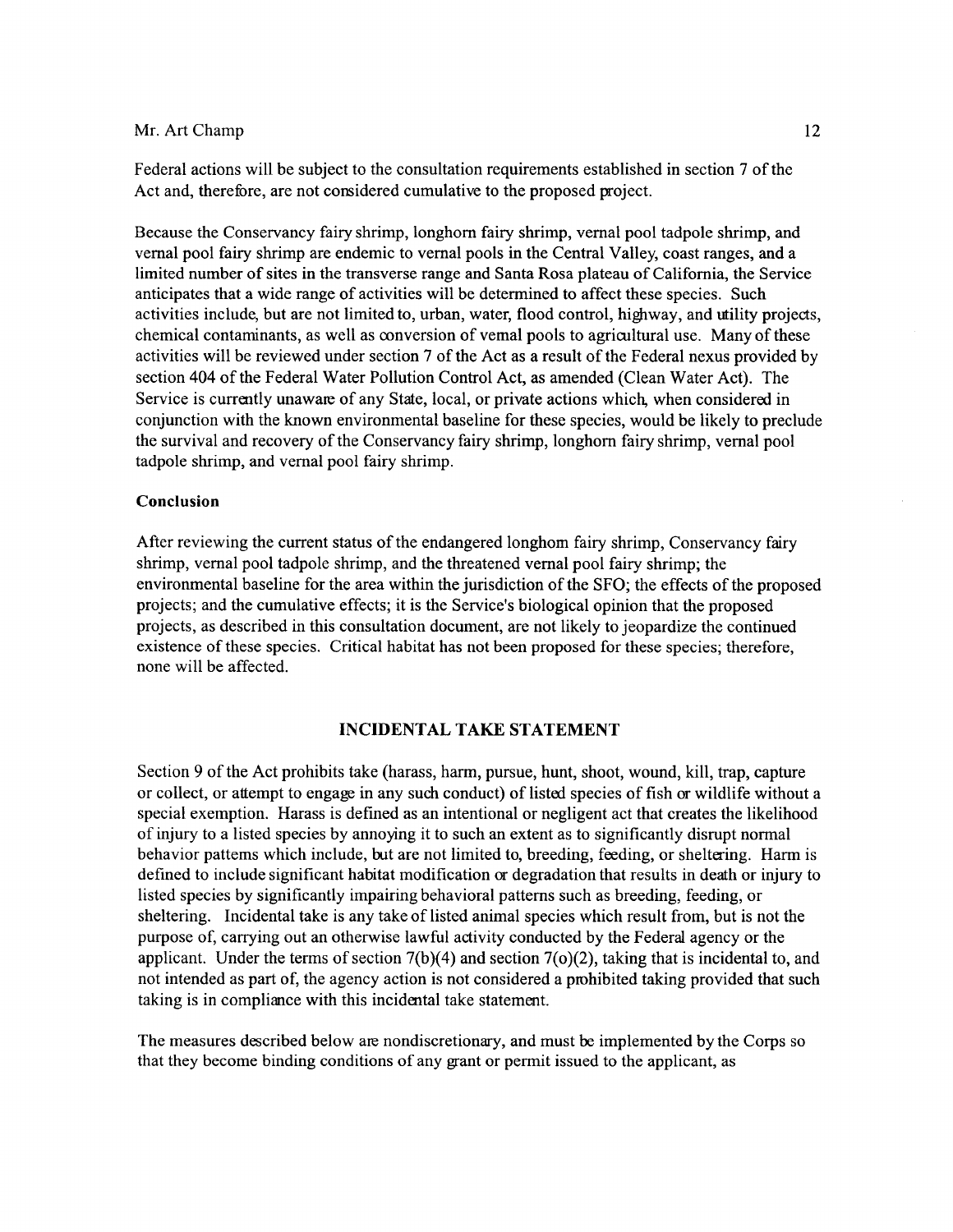appropriate, in order for the exemption in section  $7(0)(2)$  to apply. The Corps has a continuing duty to regulate the activity covered by this incidental take statement. If the Corps (1) fails to require the applicant to adhere to the terms and conditions of the incidental take statement through enforceable terms that are added to the permit or grant document, and/or (2) fails to retain oversight to ensure compliance with these terms and conditions, the protective coverage of section 7(o)(2) may lapse.

# **Amount or Extent of Take**

The Service anticipates the following forms of incidental take:

- **1.** An unknown number of adult and juvenile Conservancy fairy shrimp, longhorn fairy shrimp, vernal pool tadpole shrimp, and vernal pool fairy shrimp per pool affected will be killed as a result of proposed projects that will destroy or modify habitat.
- **2.** An unknown number of cysts of the Conservancy fairy shrimp, longhorn fairy shrimp, vernal pool tadpole shrimp, and vernal pool fairy shrimp will be lost per pool affected due to changes in hydrology of habitat that will occur as a result of proposed development projects.

The proposed action may result in incidental take of all listed vernal pool crustaceans associated with up to 50 acres of habitat in each of the following counties: Shasta, Tehama, Plumas, Butte, Glenn, Colusa, Sutter, Placer, Yolo, Sacramento, Solano, San Joaquin, Contra Costa, Stanislaus, Tuolumne, Mariposa, Merced, Madera, Fresno, Kings, Tulare, Kern, and San Luis Obispo.

# **Effect of the Take**

In the accompanying biological opinion, the Service has determined that this level of anticipated take is not likely to result in extinction or a reduction of opportunity for recovery of Conservancy fairy shrimp, longhorn fairy shrimp, vernal pool tadpole shrimp, or vernal pool fairy shrimp.

# **Reasonable and Prudent Measures**

The following reasonable and prudent measures are necessary and appropriate to minimize incidental take of Conservancy fairy shrimp, longhorn fairy shrimp, vernal pool tadpole shrimp, and vernal pool fairy shrimp:

- **1**. The impact of habitat loss to vernal pool species shall be minimized;
- **2.** Loss of listed vernal pool crustacean habitat shall be confined to the proposed project site, and habitat and associated upland remaining

on site shall be protected from adverse impacts; and,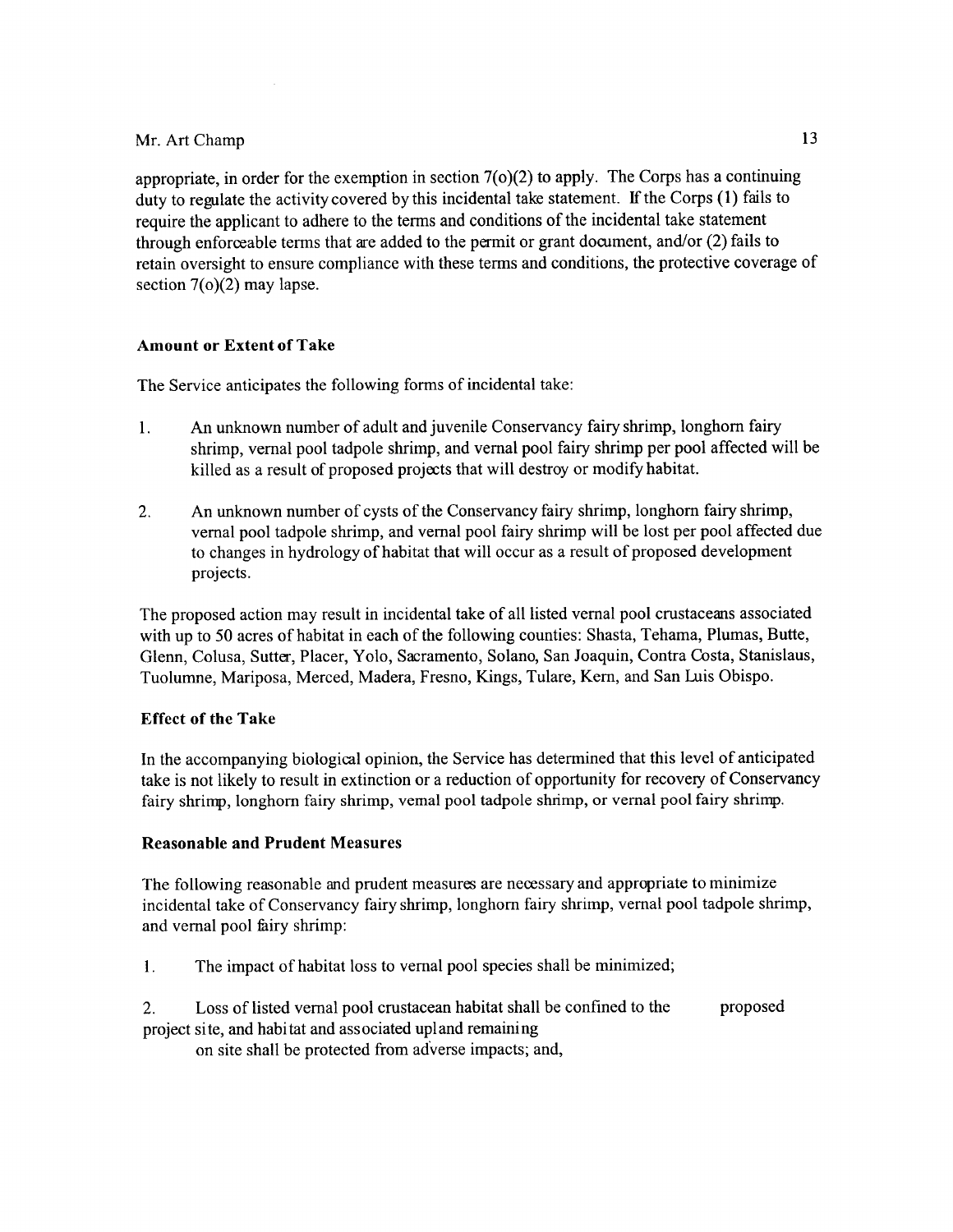**3.** The baseline condition for vernal pool species shall be adequately tracked to ensure that no more than 50 acres of habitat per county are authorized for fill under this biological opinion.

 $\mathcal{A}$ 

# **Terms and Conditions**

In order to be exempt from the prohibitions of section 9 of the Act, the following terms and conditions, which implement the reasonable and prudent measures described above, must be complied with.

- **<sup>1</sup> .** To implement reasonable and prudent measure (1), mitigation measures A through C as described on pages three and four of this biological opinion shall be accomplished. These measures are hereby incorporated into these terms and conditions as requirements of the proposed projects.
- **2.** To implement reasonable and prudent measure (2), mitigation measures D through G as described on page four of this biological opinion shall be accomplished. These measures are hereby incorporated into these terms and conditions as requirements of the proposed projects.
- 3. To implement reasonable and prudent measure (3), mitigation measures H and I as described on page five of this biological opinion shall be accomplished. These measures are hereby incorporated into these terms and conditions as requirements of the proposed projects.

# **Reporting Requirements**

Any unauthorized deviation from the Description of the Proposed Action will be reported, within one working day of discovery, to the Assistant Field Supervisor at (916) 414-6600. Written notification must be made within three calendar days and include the date, time, and precise location of the event indicated on a U.S. Geological Survey 7.5 minute topographic map, and any other pertinent information. Additionally, color photographs should be taken of the specific site and provided with the notification.

# **CONSERVATION RECOMMENDATIONS**

Section 7(a)(1) of the Act directs Federal agencies to utilize their authorities to further the purposes of the Act by carrying out conservation programs for the benefit of endangered and threatened species. The term "conservation recommendations" has been defined as suggestions from the Service regarding discretionary measures to minimize or avoid adverse effects of a proposed action on listed species or critical habitat or regarding the development of information.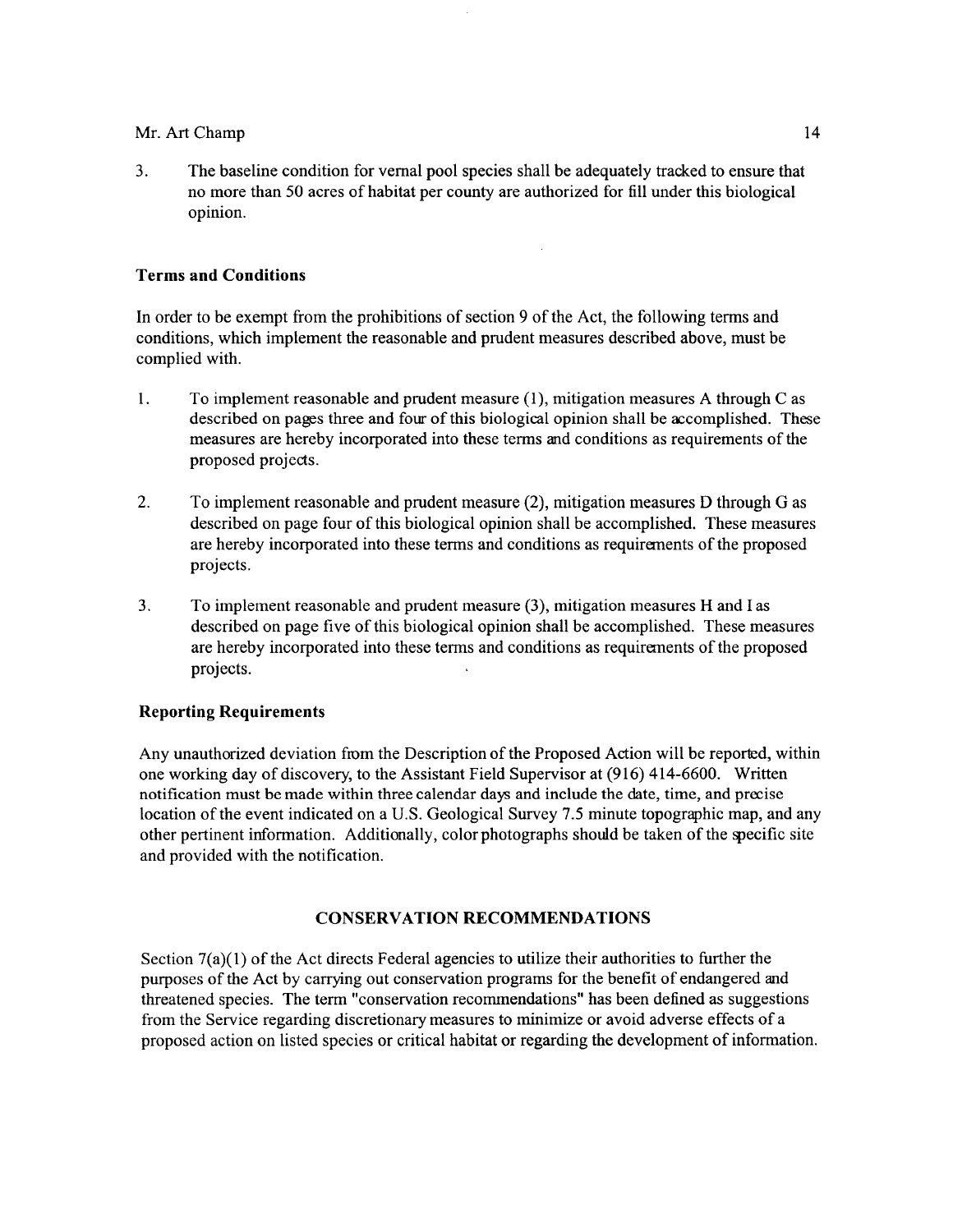The recommendations provided here relate only to the proposed action and do not necessarily represent complete fulfillment of the agency's 7(a)(1) responsibilities for these species.

- **<sup>1</sup> .** The Corps should work with the Service to establish functioning preserve and creation banking systems in each county to further the conservation of listed crustacean species. Such banking systems could incorporate other Corps-required mitigation (i.e., seasonal wetlands, riparian habitats, etc.);
- **2.** As recovery plans for listed crustacean species are developed, the Corps should assist the Service in their implementation;
- 3. The Corps should work with the Service to ensure that its wetland delineation techniques fully assess the impacts of proposed projects on listed crustacean species; and,
- 4. The uppermost layer of soil in seasonally ponded habitat may contain cysts of listed crustaceans as well as seeds of vernal pool plants. Therefore, before these wetlands are filled, the top layer of soil should be made available to any vernal pool creation bank that requests it, with Service approval, for inoculating newly created pools. Soil stockpiled for this purpose or for on-site creation should be shielded from rain with a water-proof cover to ensure that it remains completely dry.

# REINITIATION - CLOSING STATEMENT

This concludes formal consultation on the project described in this biological opinion. As provided for in 50 CFR §402.16, reinitiation of formal consultation is required where discretionary Federal agency involvement or control over the action has been maintained (or is authorized by law), and if  $(1)$  the amount or extent of incidental take is exceeded,  $(2)$  new information reveals effects of the agency action that may affect listed species or critical habitat in a manner or to an extent not considered in this opinion, (3) the agency action is subsequently modified in a manner that causes an effect to listed species or critical habitat that was not considered in this opinion, or (4) a new species is listed or critical habitat is designated that may be affected by the action. In instances where the amount or extent of incidental take is exceeded, any operations causing such take should cease pending reinitiation.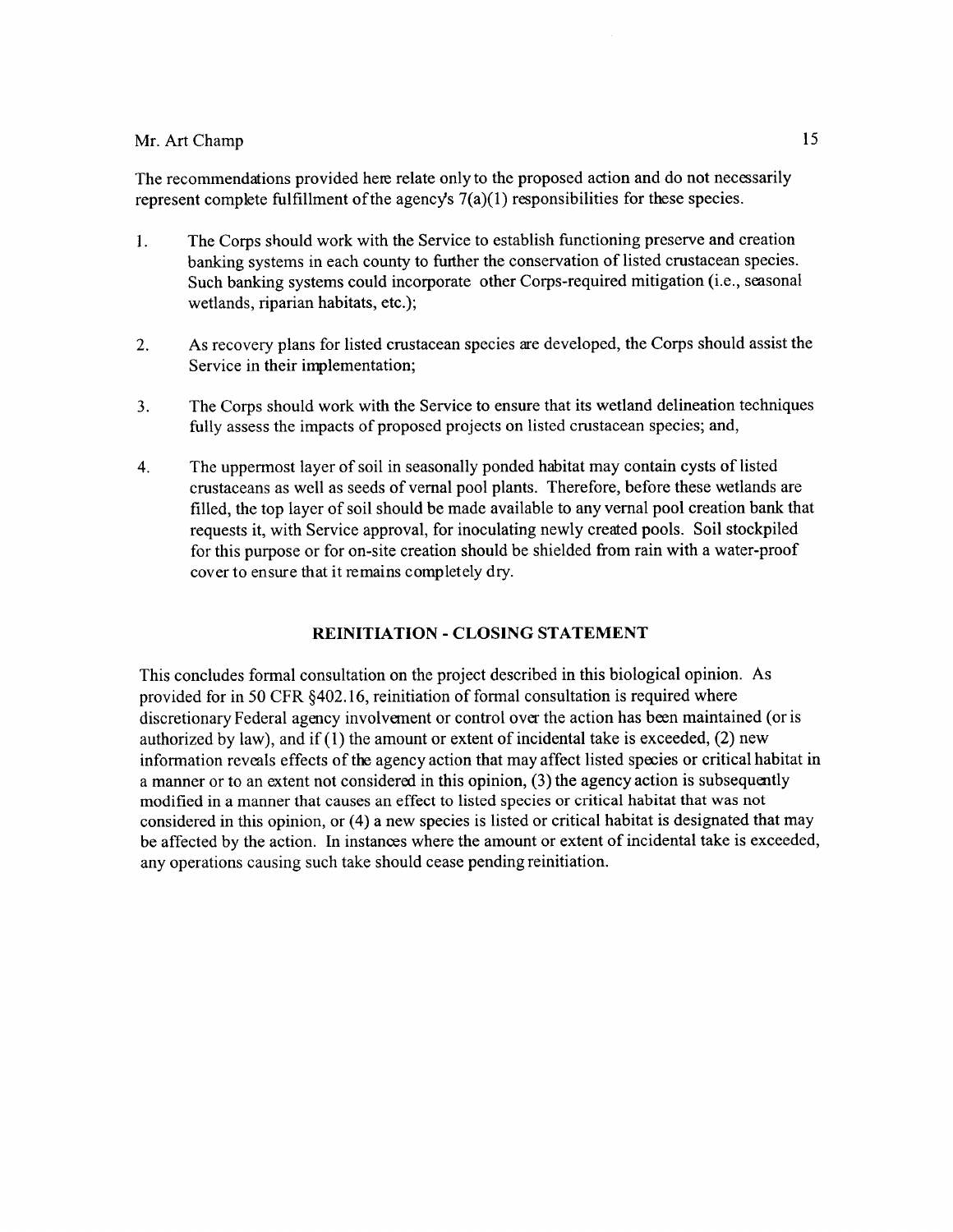#### LITERATURE CITED

- Bauder, E. T. 1986. San Diego vernal pools: recent and projected losses, their condition, and threats to their existence. California Department of Fish and Game, Sacramento, California.
- Bauder, E. T. 1987. Threats to San Diego vernal pools and a case study in altered pool hydrology. Pages 209-214 *in* T. S. Elias, ed. Conservation and management of rare and endangered plants. California Native Plant Society, Sacramento, California.
- Coe, T. 1988. The application of section 404 of the Clean Water Act to vernal pools. Pages 356-358 *in* J. A. Kusler, S. Daly, and G. Brooks, eds. Urban wetlands. Proceedings of the National Wetland Symposium, Oakland, California.
- Eng, L. L., D. Belk, and C. H. Erickson. 1990. California anostraca: distribution, habitat, and status. J. Crus. Biol. 10:247-277.
- Gilpin, M. E. and M. E. Soule. 1986. Minimum viable populations: processes of species extinction. Pages 19-34 *in* M. E. Soule, ed. Conservation biology: the science of scarcity and diversity. Sinauer Associates, Inc., Sunderland, Massachusetts.
- Goodman, D. 1987a. The demography of chance extinction. Pages 11-34 *in* M. E. Soule, ed. Viable populations for conservation. Cambridge University Press, Cambridge, Great Britain.
- Goodman, D. 1987b. How do any species persist? Lessons for conservation biology. Conservation Biology 1:59-62.
- Holland, R. F. 1978. The geographic and edaphic distribution of vernal pools in the Great Central Valley, California. California Native Plant Society, Special Publication 4:1-12.
- Holland, R. F., and S. Jain. 1988. Vernal pools. Pages 515-533 *in* M. E. Barbour and J. Major, eds. Terrestrial vegetation of California, new expanded edition. California Native Plant Society, Special Publication Number 9, Sacramento, California.
- Quinn, J. F., and G. R. Robinson. 1987. Habitat fragmentation, species diversity, extinction and the design of nature reserves. Pages 223-248 *in* S. K. Jain, and L. W. Botsford, eds. Applied population biology. Kluwer Academic Publishers, Netherlands.
- Quinn, J. F., and A. Hastings. 1987. Extinction in subdivided habitats. Conservation Biology 1:198-208.
- Simberloff, D. S., and L. G. Abele. 1976. Island biogeography theory and conservation practice. Science 191:284-286.